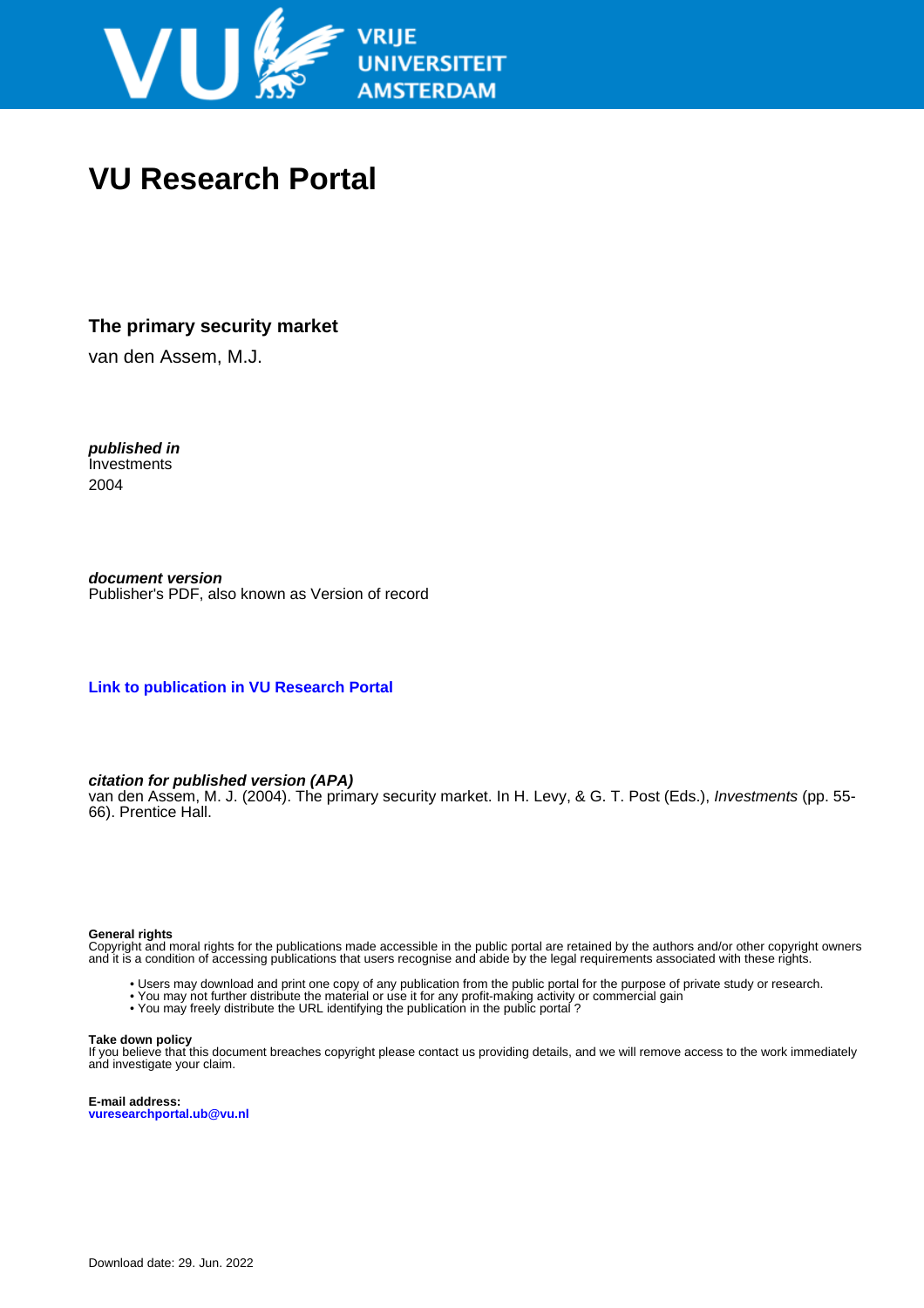market when they know that there will be a market in which to trade them in the future. The existence of a well-functioning secondary market thus makes buying securities in the primary market more appealing.

# **3.1** The primary security market<sup>1</sup>

The **primary market** is the mechanism through which firms raise additional capital by selling stocks, bonds and other securities, and through which current suppliers of capital can sell their privately held stake in the company to the public. The remainder of this section will focus on offerings of common shares. Recall that the primary market encompasses also all other securities.

## 3.1.1 Going public

If a company's share is traded in the primary market for the very first time, then it is referred to as an **initial public offering (IPO)**. By performing an IPO, the company changes from being a privately held firm into being a publicly held firm. If a company has sold stock previously and its shares are already listed, then the sale of shares through the primary market is called a **seasoned equity offering (SEO)**. IPOs are sometimes referred to as **unseasoned equity offerings**. IPOs and SEOs can consist of solely existing shares (**secondary shares**, for example shares of founders, venture capitalists or a parent company), solely new shares (**primary shares**) or a combination of both.2 For example, in the case of the IPO of World Online (a Dutch Internet provider that went public around the peak of US and European stock markets in March 2000), the number of primary and secondary shares amounted to, respectively, 46 906 454 and 20 656 365 shares (see Exhibit 3.1). The proceeds from the sale of primary shares, net of issue costs, flow into the company's accounts. By contrast, the proceeds from the sale of secondary shares go into the pockets of existing shareholders. Usually, existing shareholders do not sell all the shares they hold. Their retained number of shares as a fraction of the number of post-IPO outstanding shares is called the **retained ownership percentage**.

The whole process of preparing and executing an IPO is often referred to as **going public**. In addition to allowing existing shareholders to exit and allowing the company to raise new capital (for example, to fund investment opportunities or to repay debt), IPOs are also undertaken for other reasons. For instance, an IPO is a useful leg-up to a future SEO (which might be of a much larger magnitude), it often yields a lot of free publicity, it enhances company status due to visibility and media coverage, and it also provides the opportunity to implement bonus and options schemes that are linked to the share price in the secondary market as an external performance measure. Very importantly, the public valuation of the shares ensures

<sup>&</sup>lt;sup>1</sup> This section is a contribution by Martijn J. van den Assem, Assistant Professor at the Department of Finance and Investments of the Erasmus University of Rotterdam, the Netherlands. Homepage: www.few.eur.nl/few/ people/vandenassem. Email: vandenassem@few.eur.nl. He would like to express his appreciation to Coen Mensink, Thierry Post and Nico van der Sar for providing valuable comments, and to Olivier Beck and Cederic Cremers for composing Exhibit 3.4.

 $2$  One should not confuse the difference between primary and secondary shares with the difference between the primary and the secondary market. The first distinction refers to the origin of shares traded (newly issued or existing), the second to the stage where trading takes place.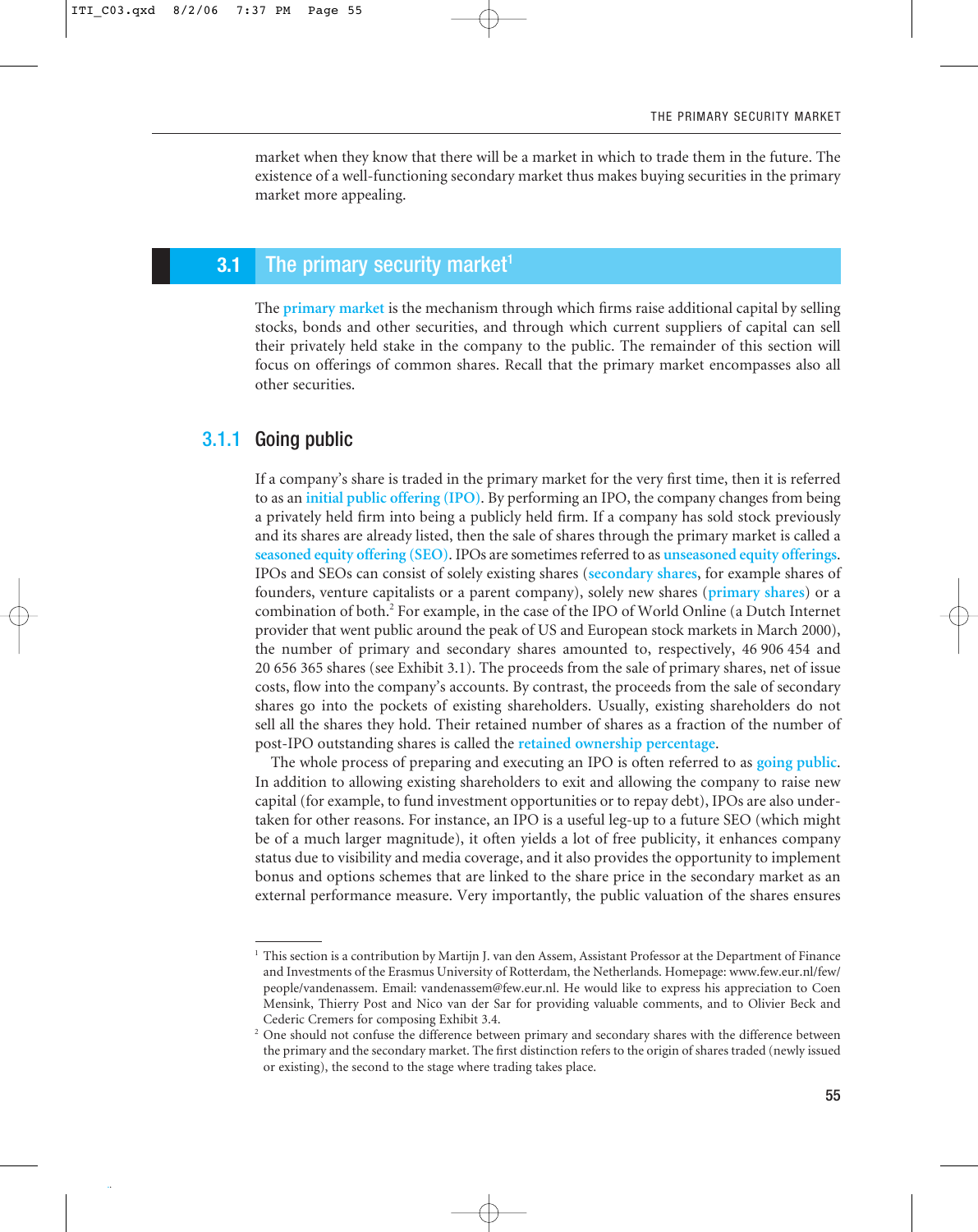| <b>Exhibit 3.1</b>                                                                                                                                                                                                                                                                                                                                                                                                                                                                                                                                                                                                                                                                                                                                                                                                                                                                                                                                                                                                                       | Cover of the preliminary prospectus or red herring of World Online for its March 2000 initial<br>public offering                                                                                                                                                                                  |  |  |  |  |  |
|------------------------------------------------------------------------------------------------------------------------------------------------------------------------------------------------------------------------------------------------------------------------------------------------------------------------------------------------------------------------------------------------------------------------------------------------------------------------------------------------------------------------------------------------------------------------------------------------------------------------------------------------------------------------------------------------------------------------------------------------------------------------------------------------------------------------------------------------------------------------------------------------------------------------------------------------------------------------------------------------------------------------------------------|---------------------------------------------------------------------------------------------------------------------------------------------------------------------------------------------------------------------------------------------------------------------------------------------------|--|--|--|--|--|
|                                                                                                                                                                                                                                                                                                                                                                                                                                                                                                                                                                                                                                                                                                                                                                                                                                                                                                                                                                                                                                          |                                                                                                                                                                                                                                                                                                   |  |  |  |  |  |
|                                                                                                                                                                                                                                                                                                                                                                                                                                                                                                                                                                                                                                                                                                                                                                                                                                                                                                                                                                                                                                          | Subject to completion. Dated March 1, 2000.                                                                                                                                                                                                                                                       |  |  |  |  |  |
|                                                                                                                                                                                                                                                                                                                                                                                                                                                                                                                                                                                                                                                                                                                                                                                                                                                                                                                                                                                                                                          | World Online International N.V.<br>(a company incorporated under the laws of the Netherlands<br>with its corporate seat in Rotterdam)                                                                                                                                                             |  |  |  |  |  |
|                                                                                                                                                                                                                                                                                                                                                                                                                                                                                                                                                                                                                                                                                                                                                                                                                                                                                                                                                                                                                                          | 67 562 819 Ordinary Shares<br>(nominal value €0.40 per share)                                                                                                                                                                                                                                     |  |  |  |  |  |
| on contained in this Preliminary Offering Circular is subject to completion and may be changed<br>This Offering Circular relates to an international offering, including a retail offering in the Netherlands, of 50 672 114<br>shares outside the United States in reliance on Regulation S under the United States Securities Act of 1933. In<br>addition, 16 890 705 shares are being offered in a concurrent offering of shares in the United States only to qualified<br>institutional buyers in reliance on Rule 144A under the Securities Act.<br>As part of the international offering, there will be a preferential allotment to subscribers of World Online resident in<br>the Netherlands and, to the extent permitted by law, to employees and 'friends and family' of World Online, whose<br>applications are received by march 13, 2000, 16.30 (CET). The maximum number of shares reserved for preferential<br>allotment is 4 285 714 for such subscribers and 3 428 571 for employees, friends and family, respectively. |                                                                                                                                                                                                                                                                                                   |  |  |  |  |  |
|                                                                                                                                                                                                                                                                                                                                                                                                                                                                                                                                                                                                                                                                                                                                                                                                                                                                                                                                                                                                                                          |                                                                                                                                                                                                                                                                                                   |  |  |  |  |  |
|                                                                                                                                                                                                                                                                                                                                                                                                                                                                                                                                                                                                                                                                                                                                                                                                                                                                                                                                                                                                                                          | The international underwriters may, under certain circumstances, purchase up to an additional 7 600 817 shares from<br>us at the initial public offering price less the underwriting discount. The U.S. underwriters may similarly purchase up to<br>an aggregate of 2 533 606 additional shares. |  |  |  |  |  |
| It is currently estimated that the initial public offering price will be between $\epsilon$ 35 and $\epsilon$ 43 per share. Prior to the offering,<br>there has been no public market for the shares. An application has been made to list the shares on the Official<br>Segment of the stock market of Amsterdam Exchanges N.V. under the symbol 'WOL'.                                                                                                                                                                                                                                                                                                                                                                                                                                                                                                                                                                                                                                                                                 |                                                                                                                                                                                                                                                                                                   |  |  |  |  |  |
| See 'Risk Factors' beginning on page 13 for a discussion of certain factors to be considered in connection with an<br>investment in the shares.                                                                                                                                                                                                                                                                                                                                                                                                                                                                                                                                                                                                                                                                                                                                                                                                                                                                                          |                                                                                                                                                                                                                                                                                                   |  |  |  |  |  |
|                                                                                                                                                                                                                                                                                                                                                                                                                                                                                                                                                                                                                                                                                                                                                                                                                                                                                                                                                                                                                                          | Offering Price: €<br>per share.                                                                                                                                                                                                                                                                   |  |  |  |  |  |
| The shares are offered severally by the underwriters specified herein, subject to receipt and acceptance<br>by them and subject to their right to reject any order in whole or in part.                                                                                                                                                                                                                                                                                                                                                                                                                                                                                                                                                                                                                                                                                                                                                                                                                                                  |                                                                                                                                                                                                                                                                                                   |  |  |  |  |  |
| The underwriters expect to deliver the shares through the book-entry facilities of NECIGEF, Euroclear<br>and Clearstream Banking against payment on or about March, 2000.                                                                                                                                                                                                                                                                                                                                                                                                                                                                                                                                                                                                                                                                                                                                                                                                                                                                |                                                                                                                                                                                                                                                                                                   |  |  |  |  |  |
|                                                                                                                                                                                                                                                                                                                                                                                                                                                                                                                                                                                                                                                                                                                                                                                                                                                                                                                                                                                                                                          | Joint Global Coordinators                                                                                                                                                                                                                                                                         |  |  |  |  |  |
|                                                                                                                                                                                                                                                                                                                                                                                                                                                                                                                                                                                                                                                                                                                                                                                                                                                                                                                                                                                                                                          | <b>Goldman Sachs International</b><br><b>ABN AMRO Rothschild</b>                                                                                                                                                                                                                                  |  |  |  |  |  |
| The informati<br>Joint Lead Managers and Joint Bookrunners<br><b>ABN AMRO Rothschild</b><br><b>Goldman Sachs International</b>                                                                                                                                                                                                                                                                                                                                                                                                                                                                                                                                                                                                                                                                                                                                                                                                                                                                                                           |                                                                                                                                                                                                                                                                                                   |  |  |  |  |  |
|                                                                                                                                                                                                                                                                                                                                                                                                                                                                                                                                                                                                                                                                                                                                                                                                                                                                                                                                                                                                                                          | Co-Lead Managers                                                                                                                                                                                                                                                                                  |  |  |  |  |  |
|                                                                                                                                                                                                                                                                                                                                                                                                                                                                                                                                                                                                                                                                                                                                                                                                                                                                                                                                                                                                                                          | <b>Rabo Securities</b><br><b>Morgan Stanley Dean Witter</b>                                                                                                                                                                                                                                       |  |  |  |  |  |
|                                                                                                                                                                                                                                                                                                                                                                                                                                                                                                                                                                                                                                                                                                                                                                                                                                                                                                                                                                                                                                          | Co-Managers<br>Kempen & Co N.V.<br><b>Robertson Stephens International</b>                                                                                                                                                                                                                        |  |  |  |  |  |
| The date of this Offering Circular is<br>, 2000.                                                                                                                                                                                                                                                                                                                                                                                                                                                                                                                                                                                                                                                                                                                                                                                                                                                                                                                                                                                         |                                                                                                                                                                                                                                                                                                   |  |  |  |  |  |

Source: Preliminary prospectus, World Online, 1 March 2000.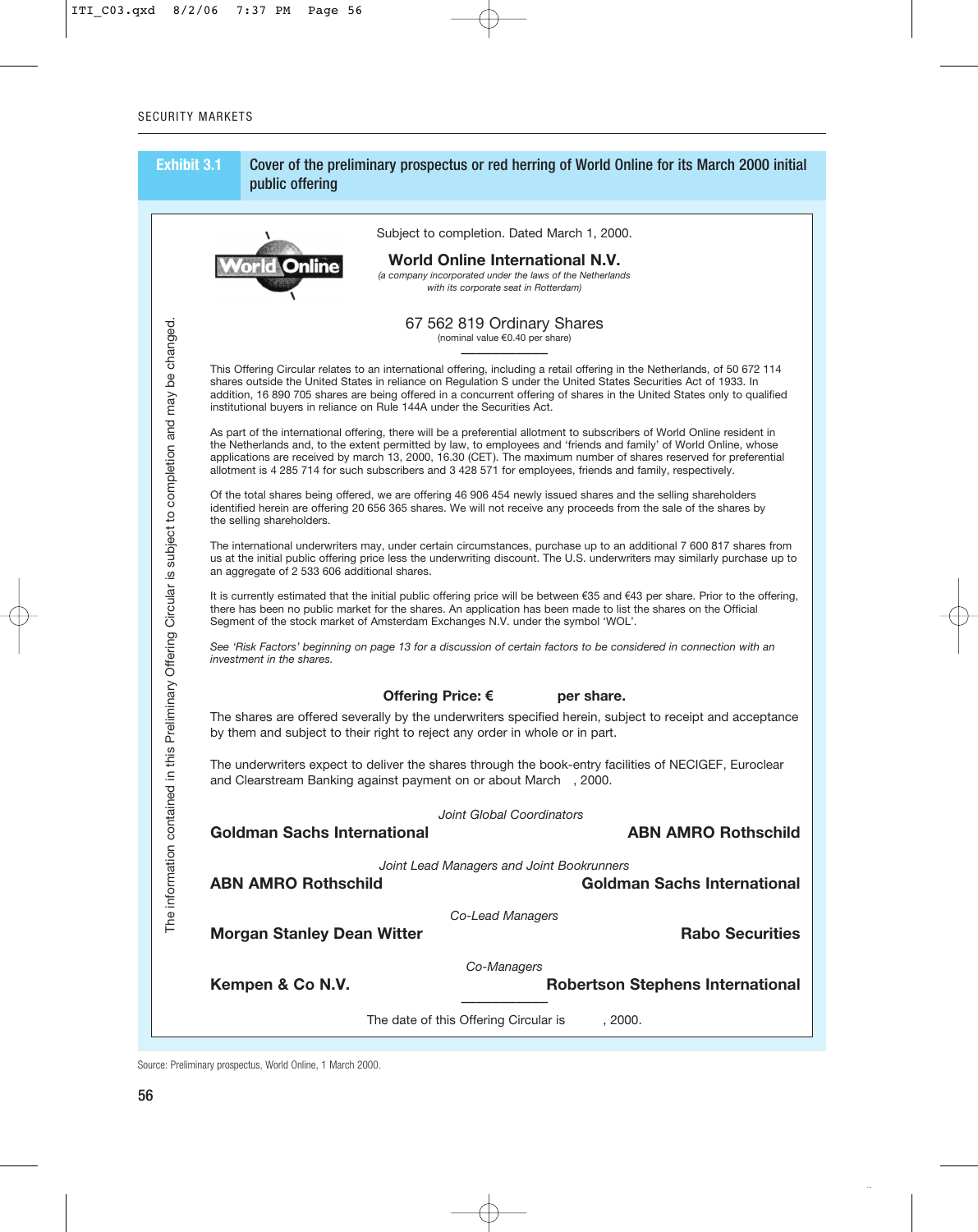## **Exhibit 3.2** Table of contents from the World Online preliminary prospectus dated 1 March 2000

| <b>TABLE OF CONTENTS</b>                      |                |                                         |       |  |  |  |  |  |
|-----------------------------------------------|----------------|-----------------------------------------|-------|--|--|--|--|--|
| <u>Page</u><br><b>Page</b>                    |                |                                         |       |  |  |  |  |  |
| Presentation of Financial and Other           |                |                                         | 92    |  |  |  |  |  |
|                                               | $\overline{4}$ |                                         | 99    |  |  |  |  |  |
|                                               |                |                                         | 101   |  |  |  |  |  |
|                                               | 13             | Exchange Controls and Other Limitations |       |  |  |  |  |  |
|                                               | 28             |                                         | 102   |  |  |  |  |  |
|                                               | 33             |                                         | 103   |  |  |  |  |  |
|                                               | 33             |                                         | 104   |  |  |  |  |  |
|                                               | 34             | Description of Share Capital            | 105   |  |  |  |  |  |
|                                               | 35             | Share Certificates and Transfer         | 109   |  |  |  |  |  |
| Unaudited Pro Forma Consolidated              |                |                                         | 110   |  |  |  |  |  |
|                                               | 36             |                                         | 117   |  |  |  |  |  |
| Selected Consolidated Financial Data          | 39             |                                         | 117   |  |  |  |  |  |
| Management's Discussion and Analysis of       |                |                                         | 117   |  |  |  |  |  |
| Financial Condition and Results of Operations | 40             |                                         | $F-1$ |  |  |  |  |  |
|                                               |                |                                         | $U-1$ |  |  |  |  |  |
|                                               | 84             |                                         |       |  |  |  |  |  |

Source: Preliminary prospectus, World Online, 1 March 2000.

that shares can be used easily as acquisition currency. Disadvantages of going public include the substantial costs (not to trivialise management time consumed) and the tight disclosure requirements imposed by security market regulation.

An important element of going public is the writing and subsequent distribution of the **prospectus**. The prospectus is a legal document containing the business plan, financial statements, details on the offering and other information that will help investors make well-informed investment decisions. It simultaneously serves as a marketing instrument. Information contained in the prospectus should give an unbiased picture of the firm. In a so-called comfort letter, lawyers state that the prospectus provides a complete, clear and verified picture of the firm. Accountants do the same with regard to the financial statements. Exhibit 3.2 shows the table of contents from the IPO prospectus of World Online.

Issues in the primary market are usually handled by **investment banks**. These provide advice and arrange and execute most of the tasks involved, including promoting the issue and collecting investors' applications. Investment banks also act as **underwriters** of a new issue. As intermediaries between the issuer and potential investors, underwriters guarantee the proceeds from the transaction to the issuer and/or the selling shareholders. Multiple types of underwriting exist, but most common are **firm-commitment** and **best-efforts** contracts. In the case of a firm commitment, the underwriter agrees to purchase the entire issue and absorb all unsold shares for its own account at a predetermined price. Under a best-efforts contract, the underwriter markets the new issue as well as it can but takes no price risk; the underwriter does not take ownership of the securities. Strictly, the appellation 'underwriter' is not appropriate in best-effort cases.

Investment banks generally cooperate on IPOs and form **syndicates** to share the underwriting and legal risks and to reach a sufficient number of potential investors. Many functional names for syndicate members are in use. Because professional credibility and reputation are very important goods among investment bankers, all these namings suggest great importance. However, among insiders, it is well known that the higher an investment bank is mentioned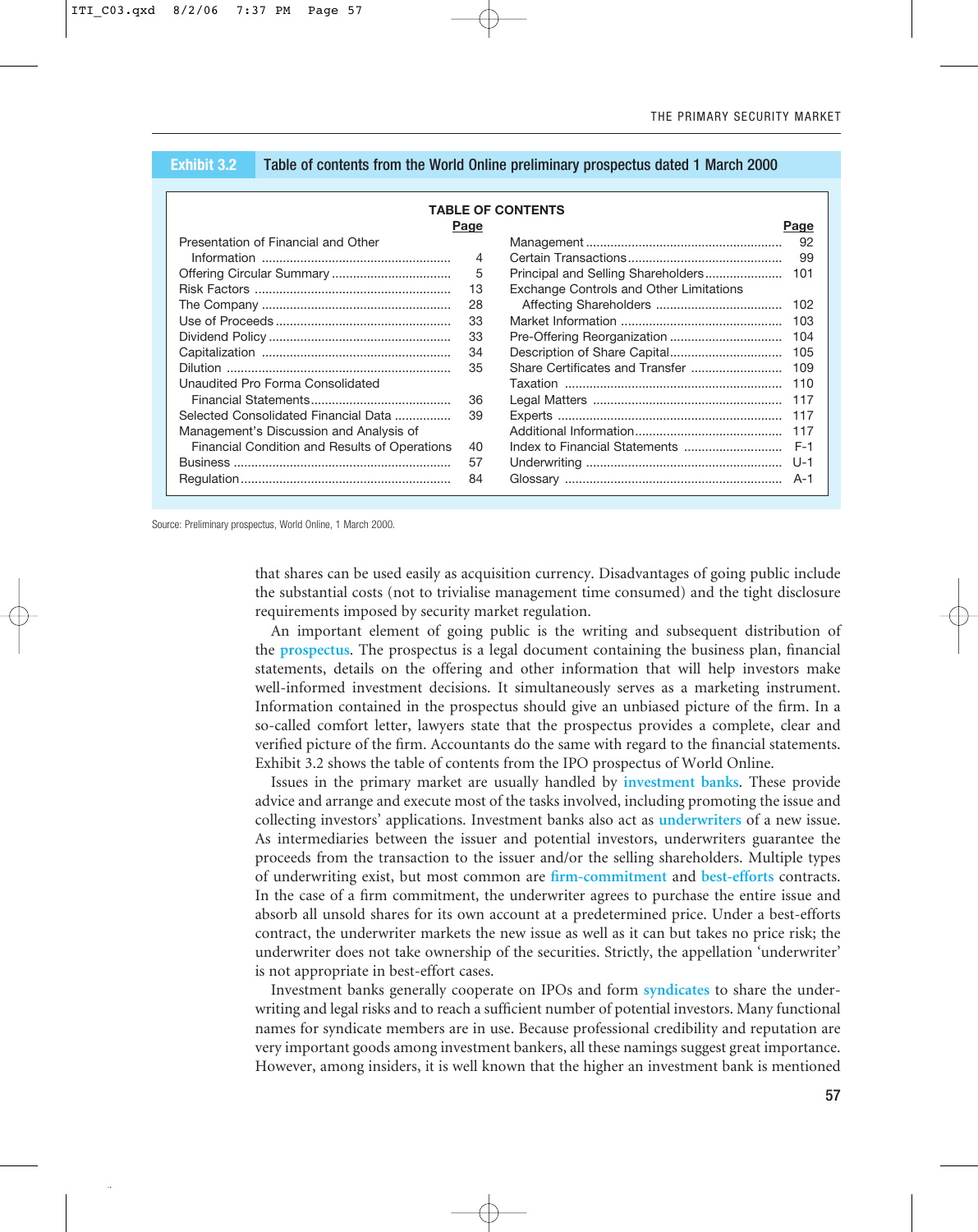on the cover of the prospectus, the more prestige is awarded. In international (often large) offers, the leading investment bank is named **global coordinator**. The joint global coordinators of the World Online IPO were Goldman Sachs and ABN AMRO. Smaller offers (often oriented towards local investors) are usually managed solely by a single **lead manager**. At least one syndicate member has to execute the important and prestigious role of **bookrunner**. The bookrunner maintains the order book during the subscription period and plays a decisive role with regard to final pricing and allocation. Examples of well-known US investment banks are Goldman Sachs, Merrill Lynch, Morgan Stanley, Citigroup, JP Morgan Chase and Lehman Brothers. Credit Suisse First Boston, UBS and Deutsche Bank are dominant players of European origin. In the case of large IPOs, there is often an additional **selling group** linked to the syndicate. In the most stringent form of the definition, banks in the selling group typically do not bear any risk, their sole focus being to distribute shares.

As a formal compensation for risk and efforts, syndicate members receive an **underwriting commission**, or gross spread.3 Generally, this is composed of three components: a management fee (for managing the issue), an underwriting fee (for bearing the risks inherent to underwriting) and a selling concession (compensation for distribution). Total commission can add up to about 7%, depending on the country, the underwriting risk and the transaction size.

In most countries, an underwriter may support share prices after the IPO (in the secondary market) for a limited period of time (usually  $30-45$  days).<sup>4</sup> Both issuer and underwriter generally want to prevent prices in the aftermarket declining below the introduction price, because they want to avoid reputational damage. To facilitate underwriter price support, the selling shareholder or the issuer usually grants a so-called **Green Shoe option** or **overallotment option** (often with a duration of 30 days) to the underwriters.<sup>5</sup> Under an overallotment option agreement, the underwriter is allowed to buy additional shares at the offering price. Mostly, the option concerns 15% of the regular total transaction size. For example, in the case of World Online, the underwriters were allowed to purchase an additional 10 134 423 primary shares (7 600 817 + 2 533 606, equal to 15% of the regular transaction size of 67 562 819 shares; see Exhibit 3.1). Price support is facilitated as follows. In the case of sufficient public demand for the IPO shares, the underwriter initially allocates all shares, including those from the overallotment option. If aftermarket prices remain well above the introduction price, the underwriter does not interrupt trading and simply exercises his or her right to buy additional shares through the overallotment option. If the share price declines to or below the introduction price and support is deemed necessary, shares are bought back by the underwriter up to the extent of the overallotment option, thereby supporting the stock price. Depending on the number of shares bought back, the underwriter does not exercise – or exercises only partially – the overallotment option. An underwriter preferably abstains from price support beyond the extent of the overallotment option, since any additional share bought ends up on the underwriter's own shelves and thus exposes the underwriter to full price risk.

<sup>&</sup>lt;sup>3</sup> The preliminary prospectus of World Online mentions the gross spread as 'the underwriting discount' (see Exhibit 3.1).

<sup>4</sup> In the case of World Online, one of the joint global coordinators was fined for manipulating the opening price on the first trading day. Once trading started, ABN AMRO immediately bought more than four million shares in the market, which contributed to an opening price of  $\epsilon$ 50.20,  $\epsilon$ 7.20 above the offering price. This could have caused misrepresentation of true market demand. According to the Dutch supervising authority Autoriteit Financiële Markten (AFM), ABN AMRO exceeded the limits of what is permitted in stabilisation transactions.

<sup>&</sup>lt;sup>5</sup> The Green Shoe option is named after the Green Shoe Manufacturing Company, which first granted this option to an underwriter in 1963.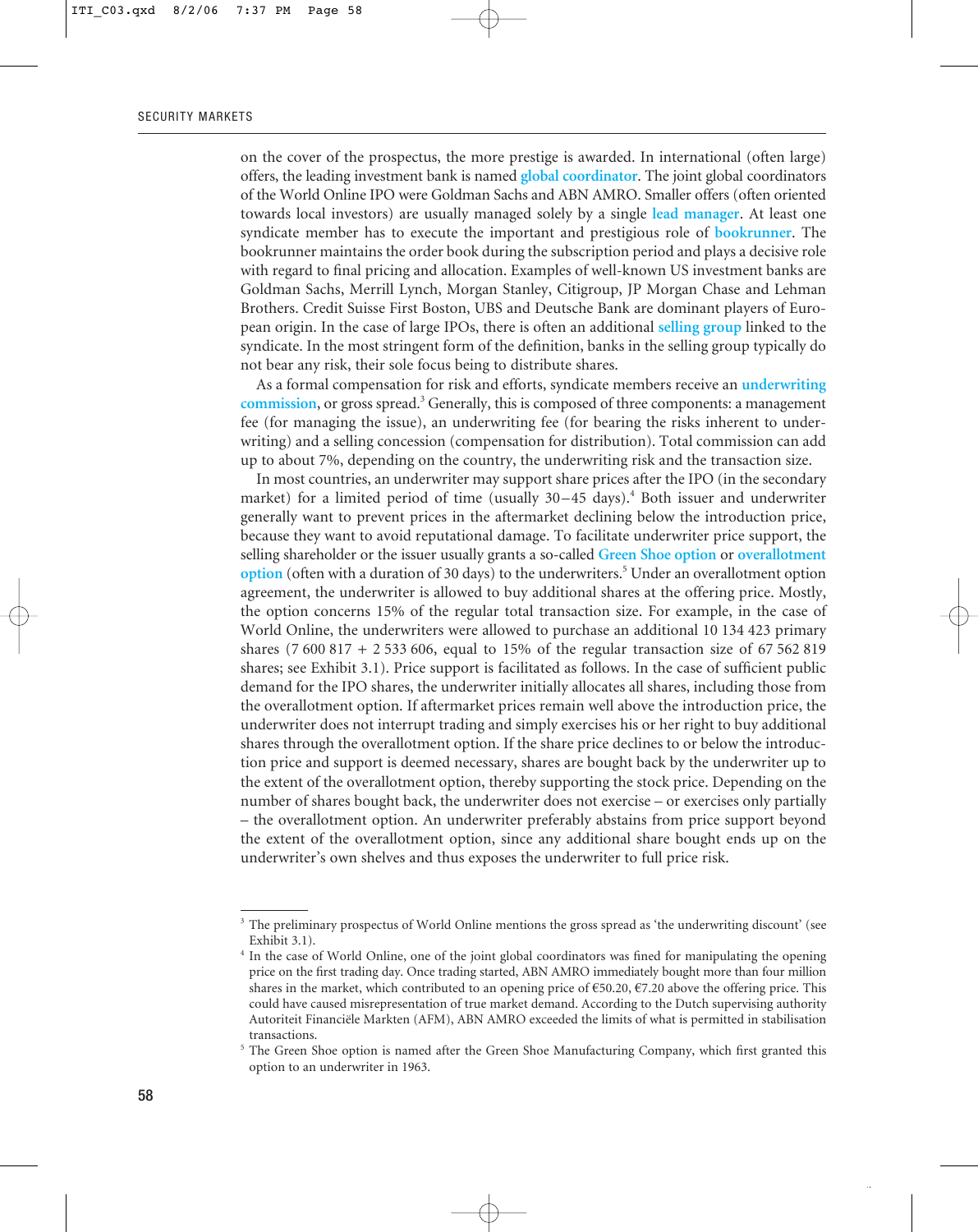#### **Exhibit 3.3** Summary of initial listing requirements for the AMEX, the NASDAQ<sup>1</sup> and the NYSE

| Minimum requirement                                        | <b>AMEX</b>               | <b>NASDAO</b>             | <b>NYSE</b>                 |
|------------------------------------------------------------|---------------------------|---------------------------|-----------------------------|
| Post-issue publicly held shares <sup>2</sup>               | $1.0 \text{ million}^3$   | 1.1 million               |                             |
| Number of public shareholders                              | $400^3$                   | 400                       | 2000                        |
| Offering price                                             | \$3                       | \$5                       |                             |
| Pre-tax income                                             | \$750 000 <sup>4</sup>    | $$1$ million <sup>5</sup> | $$2.5$ million <sup>6</sup> |
| Book value of shareholders' equity                         | $$4$ million <sup>7</sup> | \$15 million              |                             |
| Expected market value of publicly held shares <sup>2</sup> | \$3 million               | \$8 million               | \$60 million                |

Note that summarised and IPO-tapered figures for US companies are presented; consult official listing manuals for a detailed overview. Historically, listing requirements have been subject to amendments; the above requirements went into effect around February 2004.

- <sup>1</sup> The exhibited NASDAQ requirements relate to the NASDAQ National Market. Requirements for the NASDAQ SmallCap Market are less stringent.
- <sup>2</sup> Shares held by directors, officers or their immediate families and other concentrated holdings of 10% or more are excluded in calculating the number of publicly held shares.
- <sup>3</sup> AMEX requires 800 post-issue public shareholders and 500 000 shares publicly held, or 400 public shareholders and 1 000 000 shares publicly held.
- <sup>4</sup> \$750 000 in past fiscal year or in two of the three past fiscal years. This requirement does not apply if the expected market value of publicly held shares is \$15 million or more, together with a two-year history of operations or together with an expected market capitalisation (= issue price  $\times$  post-issue number of shares outstanding) of \$50 million.
- <sup>5</sup> \$1 million in latest fiscal year or in two of three past fiscal years. This requirement does not apply if both stockholders' equity equals \$30 million or more, expected market value of publicly held shares is at least \$18 million and operating history entails at least two years. It is also waived if the expected market value of listed securities is \$75 million or more or if both total assets and total revenues are at least \$75 million.
- <sup>6</sup> \$2.5 million in the latest fiscal year together with \$2 million in each of the preceding two years; or \$6.5 million in the aggregate for the past three fiscal years together with a minimum of \$4.5 million in the most recent fiscal year, and positive amounts for each of the preceding years. If expected market capitalisation is \$500 million or more and revenues exceed \$100 million, an aggregate cash flow of \$25 million for the past three years suffices. Companies with at least \$1 billion in expected market capitalisation and not less than \$100 million in revenues are exempt from income requirements.
- <sup>7</sup> This requirement does not apply if both expected market capitalisation is \$75 million or more and expected market value of publicly held shares is at least \$20 million.

Not every company is allowed to perform an IPO. All regulated exchanges impose listing requirements. These are roughly aimed at attracting viable companies, securing sufficient liquidity in the secondary market, promoting transparency and reducing insiders' opportunities to exploit information backlogs of investors. Requirements concern mainly financial track record (for example, three years), market capitalisation, post-issue free float (for example, 25% of total shares outstanding), transaction composition (the ratio of primary to secondary shares), transaction size (number or value of shares), number of post-issue public shareholders, lock-up provisions for existing shareholders (for example, six months for retained shares) and accounting principles applied. Exhibit 3.3 displays a summary of the initial listing requirements for AMEX, NASDAQ and NYSE.

Between the mid- and late 1990s, many European stock exchanges set up new markets for young firms with extraordinary potential for autonomous growth. Examples are the French Nouveau Marché and the German Neuer Markt. Although the listing requirements with respect to track record and profitability are less stringent, disclosure requirements and lock-up provisions are often tighter for these markets. In the late 1990s, numerous biotech, Internet and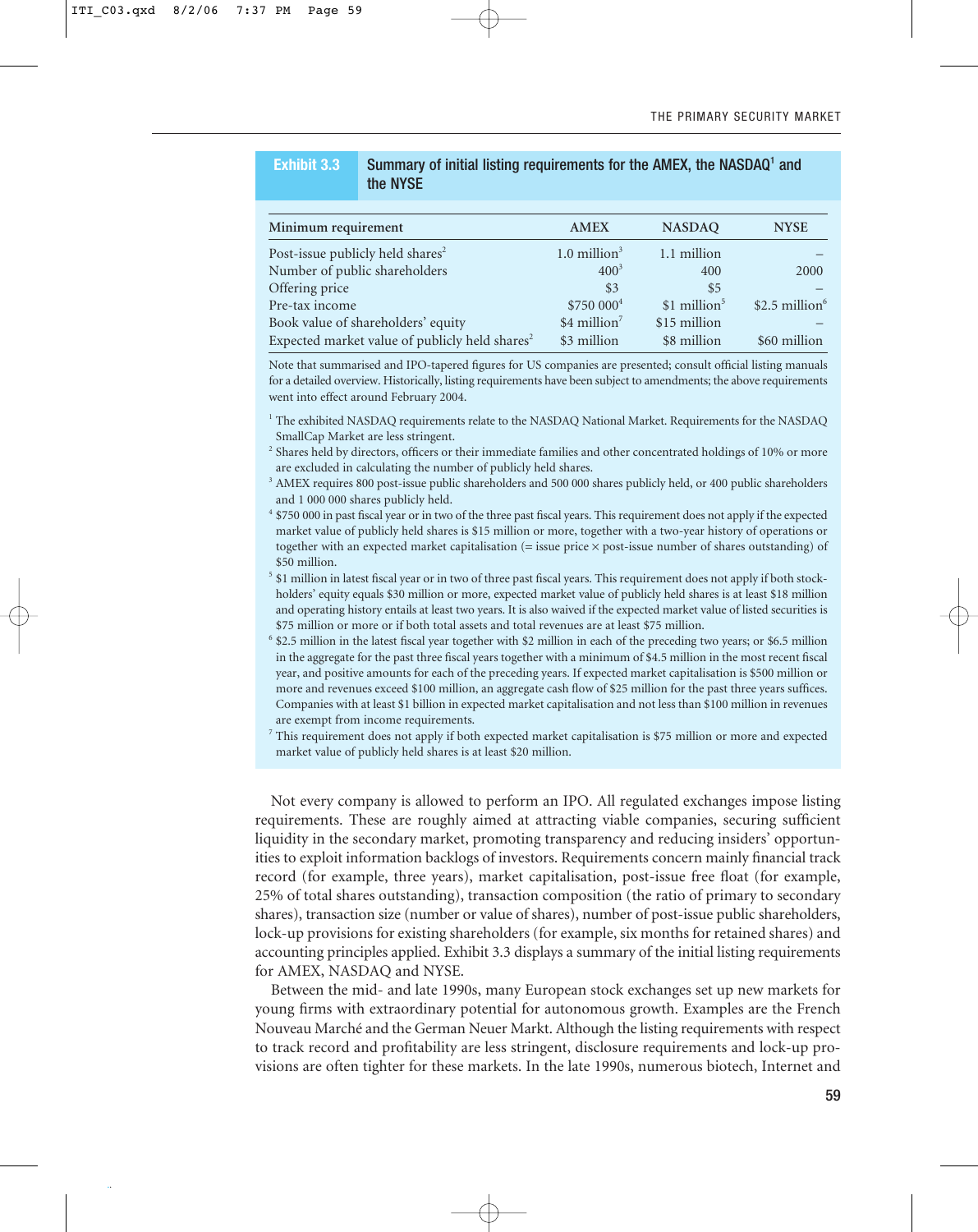media firms obtained a listing on one of these new markets. Ultimately, due to the collapse of Internet-related stocks in the early 2000s, many new markets became insignificant or even dissolved (the Neuer Markt was closed mid-2003).

## 3.1.2 Selling mechanisms and the pricing process

Most exchanges permit the following three methods by which IPOs can be publicly priced and sold: $6$ 

- n In the case of **bookbuilding**, investors submit orders based on a price range published in a preliminary prospectus. This preliminary prospectus is often referred to as the **red herring** because the cover contains a disclaimer printed in red ink. Exhibit 3.1 shows the red herring cover of World Online. Note both the price range mentioned as  $\epsilon$ 35– $\epsilon$ 43 and the blank space reserved for the temporarily unknown final offering price. Investors indicate their demand at different price levels within the given range. Compared to large (institutional) investors, smaller (retail) investors can usually only submit market orders (that is, orders that only indicate quantity demanded, regardless of price). As a result, bookbuilding provides the underwriter with a sound grasp of the interest in the offered shares at different price levels. Once subscription is closed, the underwriter and the issuer/selling shareholders jointly determine or negotiate the final offer price. Trading starts almost immediately thereafter, often within 24 hours. Logically, demand for almost any executable IPO exceeds the number of shares offered,<sup>7</sup> which means that demand can be met only partially. In the case of bookbuilding, allocation of oversubscribed issues typically occurs at the underwriter's discretion. This can leave some investors with empty hands, while others are favoured generously.
- n In a **fixed-price offering**, subscription commences with a complete prospectus, including both offer size and price. Investors submit quantity orders based on this known and fixed price. Allocation rules and practices on oversubscribed fixed-price issues differ per country, but the allocation of oversubscribed issues is usually much more even-handed than in bookbuilding issues.
- n In the case of IPOs by means of the **uniform price auction** or **tender** mechanism, a minimum price is stated in the prospectus. Investors indicate the highest price they are willing to pay for the number of shares they demand. Orders below the minimum price are rejected. The final offering price is generally the highest price accommodating the sale of all shares. This price applies to all successful bidders. Logically, rationing is absent or minimal in IPOs sold by auction. To prevent irrational bidding, a maximum price is sometimes applied after the closing of subscription.<sup>8</sup>

<sup>6</sup> In addition, sometimes a flotation occurs by means of 'introduction'. This fourth method isn't essentially an IPO method because there's no preceding 'offering' or public subscription period. In fact, shares are sold and traded directly in the secondary market against current prices.

<sup>7</sup> Recall that many IPOs are underwritten. At first sight, undersubscribed issues might thus be about as common as oversubscribed issues. However, the definitive version of the underwriting agreement is signed by the underwriter usually only after expected demand has turned out to be sufficient. Disappointing demand generally necessitates postponement or a substantial reduction of the offering price or price range.

 $8$  Uninformed participants tend to overbid in order to secure a stake in the offering. Each individual expects insignificant influence of his or her own bidding on the final offering price because he or she relies on rational bids by others. In order to prevent irrational bidding, investors are warned in advance that extreme bids will be rejected. The precise limit for order-acceptance is determined only after the close of subscription.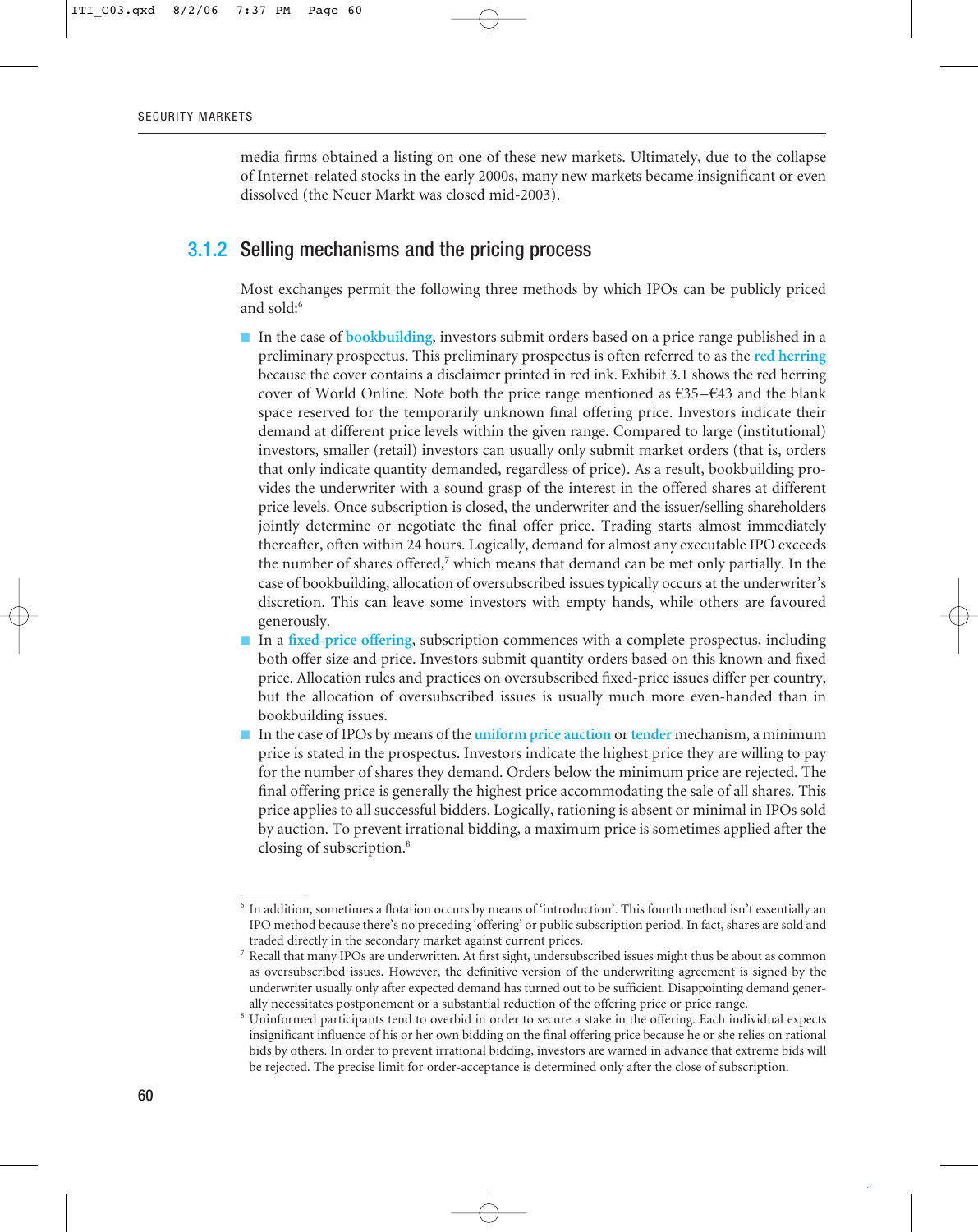Bookbuilding is the most popular method used in the USA. In Europe, bookbuilding became more common and eventually dominant around the mid-1990s.<sup>9</sup> The lack of regulation and the opacity surrounding the allocation process made the bookbuilding mechanism vulnerable to abuse. The box below discusses the abusive practices known as **spinning** and **laddering**. In the late 1990s, many issues were priced suspiciously far below their feasible levels and shares were subsequently allotted to parties affiliated to the underwriter or even to the company's management. Recent developments indicate a change in regulation and supervision in order to enhance transparency. For example, in November 2003, the US financial regulator, the National Association of Security Dealers (NASD), proposed various amendments to rules governing allocations and disclosure of demand.

# $\rightarrow$  Connecting Theory to Practice 3.1

# **Spinning and laddering**

#### **Spinning**

Spinning refers to the allocation of attractive IPO shares to the personal brokerage accounts of individuals with investment banking business to offer. A special examining committee of the US congress chaired by Michael G. Oxley found that spinning occurred on a large scale in the late 1990s. Numerous officers and directors whose companies were investment banking clients of Goldman Sachs or Credit Suisse First Boston (CSFB) received substantial amounts of IPO shares, generating huge cumulative profits. There is no doubt that the trading of their companies' investment banking business for their own personal gain can be considered highly immoral. Documents obtained by Oxley also showed the use of research reports to hype companies that were investment banking clients, the possibly illegal (excess) underpricing of IPOs, potentially improper due diligence\* in bringing companies to the market, and questionable use of analytics by analysts to justify unrealistic price targets.

#### **Laddering**

Laddering exceeds the stage of allocation. In the case of laddering, the underwriter requires investors to purchase additional shares in the aftermarket in return for being assigned substantial quantities of IPO shares. A cooperative customer could count on a favourable allocation in the next IPO. It cannot be excluded that laddering contributed to the high stock prices in the late 1990s. Favoured investors were mainly institutional money managers generating high commissions by active trading styles and high commission brackets.

In December 2002, a settlement by many large US investment banks amounting to \$1.4 billion was announced. This settlement related to the consequences of investment banks' conflicts of interest on various fields and to their misleading behaviour towards (retail) investors. Earlier that year, the Securities and Exchange Commission (SEC) and NASD dropped charges against CSFB for abusive IPO allocation practices, but only after settlement for a payment of \$100 million. The SEC accused CSFB of allocating IPOs for a large part to investors that had to transfer a considerable part of their subsequent gains to CSFB by paying excessively high brokerage commissions on other trades.

\* A due diligence analysis includes reviewing all financial records plus anything else deemed important. The accompanying investment bank is required to judge the condition of the firm going public and to ascertain the correctness and completeness of the information to be contained in the prospectus.

<sup>9</sup> See, for instance, Sherman (2003) or Ljungqvist *et al*. (2003).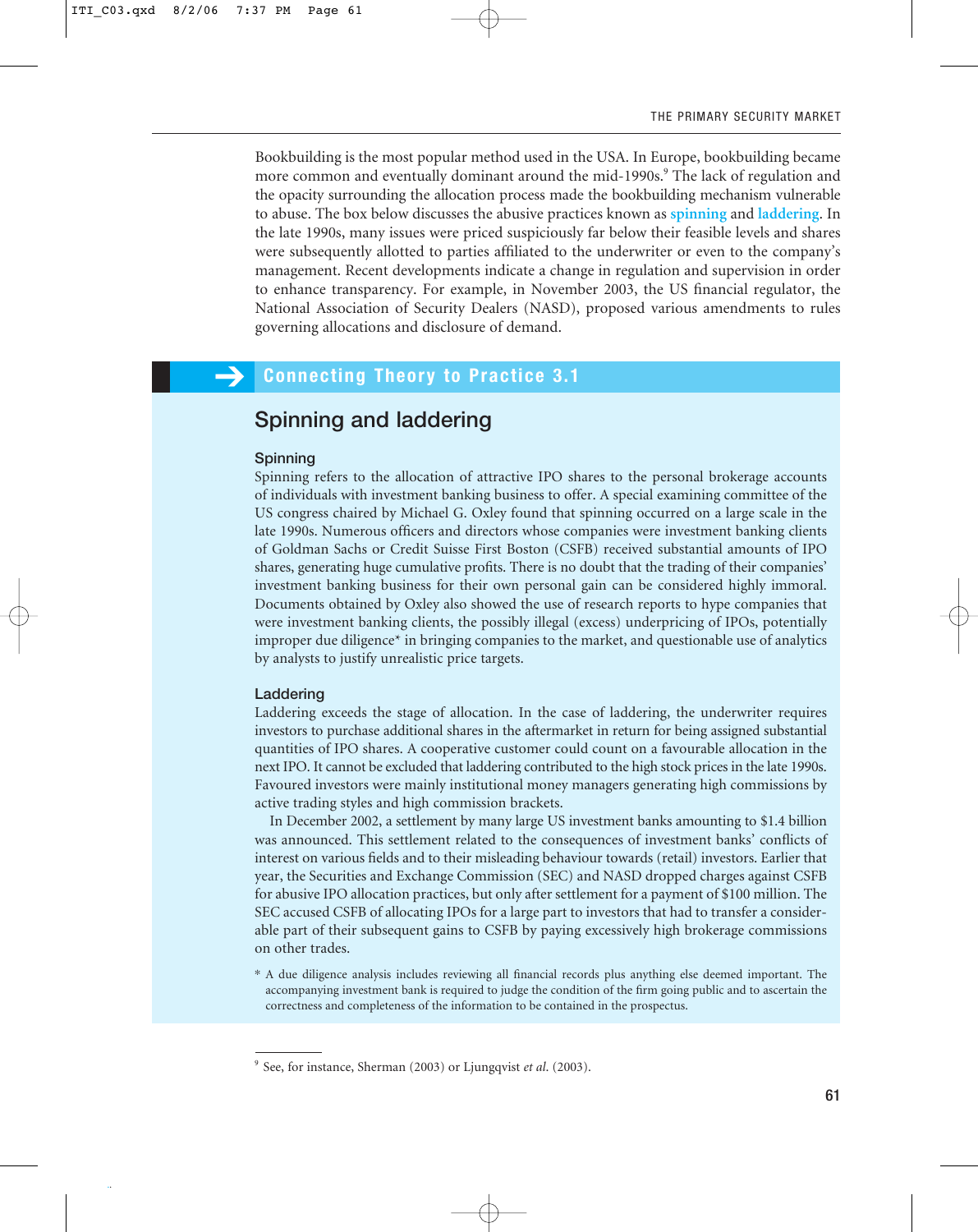Before setting the price in fixed-price introductions or the range in IPOs by bookbuilding, most underwriters perform so-called **premarketing** activities. Premarketing serves as an important check on preceding theoretical valuation exercises and as a means to inform major investors about the forthcoming IPO. Premarketing embraces both investor education and an activity called sounding out investors. Both terms are typically investment bankers' jargon.

**Investor education** is carried out by an independently acting equity research analyst affiliated to the underwriter or another syndicate member. The analyst (personally and on his or her personal account) visits his or her institutional clients, informs them about the forthcoming IPO and provides them with his or her personal judgement about the price his or her fellow investment bankers have in mind. At the end of the meeting, the analyst gauges the interest from the client. Afterwards, the analyst presents the findings to his or her banking colleagues. The latter draw up a so-called feedback book, which is discussed with the issuer or selling shareholders. Investor education activities can exceed the commencement of the subscription period.

**Sounding out investors**refers to investment bankers directly (without an intervening analyst) gauging interest from institutional investors, generally by telephone.

In the USA, premarketing is not allowed, together with any written material, except for an official (preliminary) prospectus. Because the 'red herring' is not available in this phase (recall that this document by definition contains the price range, the appropriateness of which is gauged by premarketing), US underwriters use a preliminary red herring without a price range, called the '**pink herring**'.10

Once a reasonable fixed price or price range is determined, the formal subscription period commences. At the same time a '**road show**' starts, during which (executive) directors of the company present themselves and their company to the community of institutional investors and try to win them over. **One-on-ones** are discrete meetings between management/bankers and representatives of institutional investors.

# 3.1.3 IPO underpricing

Except for IPOs sold by auction, new issues on average have been significantly underpriced compared with their aftermarket value. Usually, **underpricing** (or **initial return**, IR) is measured as the relative difference between the first-day closing price  $(P_1)$  and the introduction price  $(P_0)$ :<sup>11</sup>

$$
IR = (P_1 - P_0)/P_0
$$

Since this return is not corrected for the share-price performance of comparable firms between the pricing date and the introduction date, it is called the raw or unadjusted initial return. Although dependent on period and country considered, it can be stated that average initial returns per country vary roughly between 10% and 20%. Exhibit 3.4 shows average

<sup>&</sup>lt;sup>10</sup> In Europe, premarketing can also be accompanied by less formal documents, such as a predeal research report from a research analyst associated with one of the syndicate's investment banks. The investment bank and the issuing firm and/or selling shareholder are obliged to provide equal information to all approached investors.

 $11$  It is sometimes argued that the offering price should be compared with the stock price after several trading days, in order to exclude eventual influences of initial market inefficiencies. Although this argument might hold for some illiquid or restricted markets, persistent patterns of abnormal return in the immediate aftermarket are rarely if ever observed.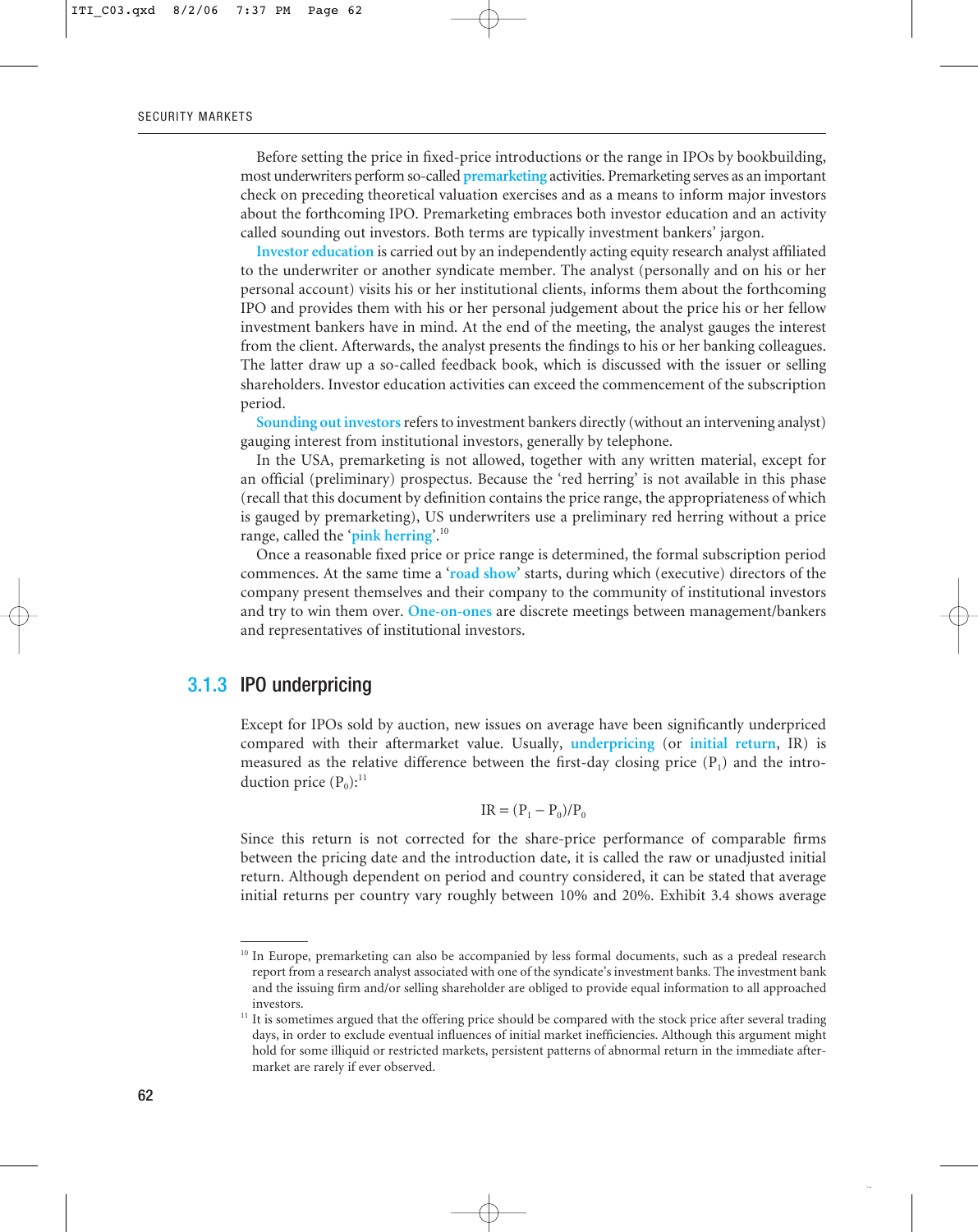

Source: Private EU IPO database of Van den Assem.

initial returns for several European countries between 1994 and 2001. This period includes the notorious Internet-bubble period, which manifested itself not only in high valuations but also in high initial returns. Note the relatively high level of average underpricing in Germany (39%), which can be attributed to the enormous flow of small young growth firms towards the Neuer Markt.<sup>12</sup> Because of high uncertainty about future earnings and due to other causes, particularly IPOs of small young growth firms were coupled with high and sometimes incredible levels of underpricing. For comparison, for the AMEX, NASDAQ and NYSE, Bradley, Jordan and Ritter (2003) report an average level of underpricing over a roughly similar period (1996–2000) of 37.3%. The difference from the European average can be attributed (at least partially) to the exclusion of the years 1994, 1995 and 2001, which gives the results of the US study a larger weight of the Internet-bubble period (roughly concerning 1999 and early 2000).

<sup>&</sup>lt;sup>12</sup> A possible explanation for the high level of underpricing in Greece (49%) is the large number of IPOs issued on the Greek Parallel Market. This market is relatively easily accessible for issuers and it accordingly attracts relatively risky companies.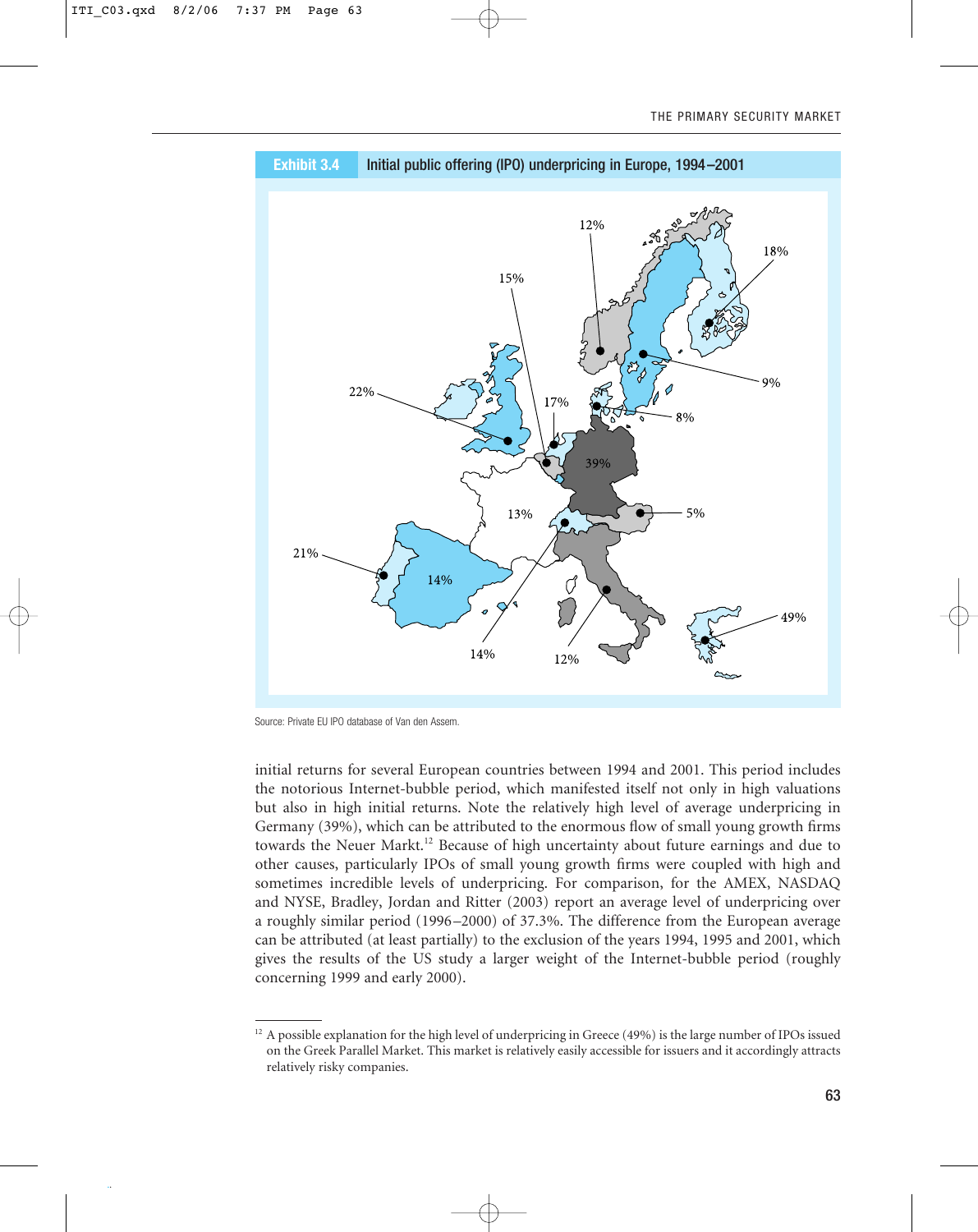The academic literature offers several explanations for IPO underpricing. Among the most widely accepted theories is the adverse selection or **winner's curse** model of Rock (1986). Rock bases his explanation for underpricing on the supposition of unequally informed investors. In his model, he distinguishes only two types of investors: the perfectly informed and the relatively uninformed. Note that although the latter lack complete information, they still have access to some information and they act rationally given this information. Since perfectly informed investors will apply only for underpriced issues, the uninformed investor faces a winner's curse. On the one hand, in underpriced issues they are confronted with competition due to demand from informed investors, so they end up with rationed allocations of shares yielding positive initial returns. On the other hand, in overpriced issues there is no competing demand, so uninformed investors end up with full allocations of shares yielding negative initial returns. Overall, this adverse selection results in negative allocation-weighted initial returns if IPOs are averagely priced according to their (fair) market value. The harmful consequence of the winner's curse is that all relatively uninformed investors will abstain from participating in the IPO market. However, Rock assumes that both types of investors are needed to take up all shares in IPOs; in order to prevent the uninformed investors from disappearing from the scene, all offerings need to be sold at a discount to compensate them for this bias in allocation. According to Rock, it is this discount that we observe and call underpricing.

Following Rock's reasoning, positive initial returns are also regarded as a compensation for informed investors. The ability to distinguish between **hot IPOs** (underpriced) and **cold IPOs** (overpriced) is not for free. Informed investors incur so-called **information-acquisition costs**. Since the costs of acquiring information are fixed, large investors will have relatively low research costs per dollar invested. Therefore, it is very likely that large investors will, on average, be the better-informed individual investors. This is confirmed indirectly by the practice of underwriters. During the premarketing phase of the pricing process, underwriters particularly probe large investors in order to get a sense of the expected market value of the shares.

Rock's explanation simultaneously puts the intuitively appealing initial returns in another perspective: it might be very difficult to obtain shares in an underpriced IPO, due to high demand from other investors and thus severe rationing. The winner's curse also teaches that overstating the number of shares applied for might be very risky if fair (aftermarket) value turns out to be overestimated.

In addition to the information asymmetry-based theory of Rock, the following theories for IPO underpricing should be mentioned. Notice that information asymmetry underlies many explanations.

- n In Logue's (1973) view, underwriters operate in an environment that lacks competition. This provides the underwriter with some bargaining power over the firm that goes public. By neglecting the will of the firm and its selling shareholders to a certain extent by pricing the IPO shares at a discount, the underwriter minimises his or her marketing efforts (cheap shares are easier to sell) and reduces his or her risks (price support, reputation damage and legal liability are less likely). Furthermore, the investment bank gains popularity among investors by regularly selling IPOs at significant discounts. Of course, the underwriter will weigh these advantages against lower commission proceeds and the deterrence of potential future issuers.
- n Baron (1982) also considers the relationship between the issuer/selling shareholder and the investment bank. In contrast to Logue, Baron focuses not on bargaining power but rather on information asymmetry: the underwriter is assumed to have more information about demand for the shares than the firm going public. By allowing underpricing, the underwriter is rewarded for valuing and selling the company's shares. The underwriter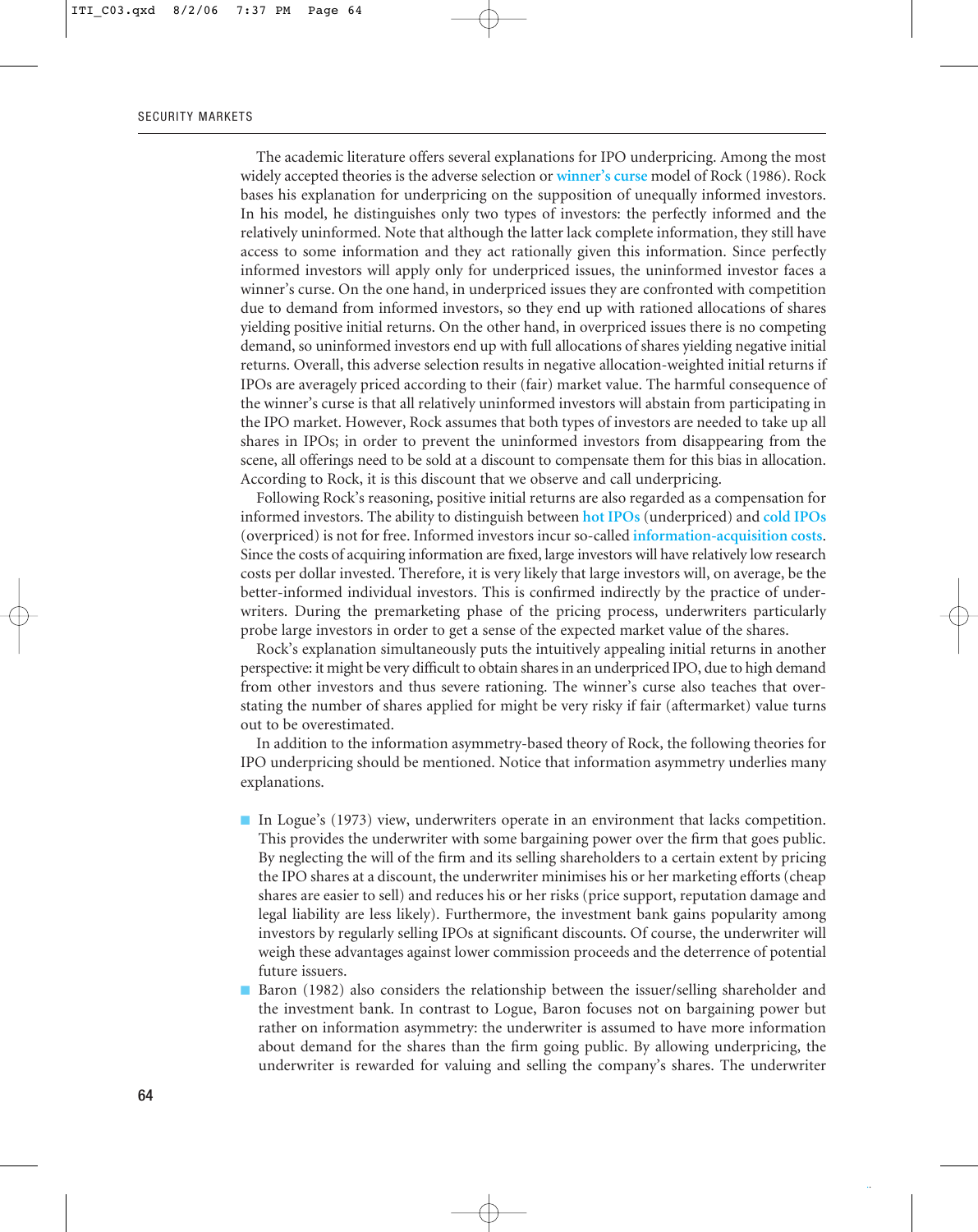gains by the strengthening of its reputation among investors. The more ex-ante uncertainty surrounding the company's value, the more importance is assigned to the underwriter's expertise and, therefore, the larger the underpricing discount will be.

- n Welch (1992) regards underpricing as a trigger to initiate massive demand. According to Welch, investors do not rely only on their own assessment of the IPO; above all, they keep an eye on the behaviour of others. To prevent investors from keeping aloof from the IPO, the issuer and/or selling shareholders need to apply a discount – underpricing – to win over the first investors. Their buying behaviour initiates demand from other investors and a cascade is originated.
- n Signalling models by Allen and Faulhaber (1989) and others regard underpricing as a means for firms and existing shareholders to establish a good reputation, enhancing the opportunities (increasing the proceeds) for a following large seasoned equity offering. A high initial return on the IPO is costly but leaves a good taste in the investor's mouth. By showing favourable profits or dividend payments up to the SEO, a superior company proves itself to be a high-quality firm, inducing a high stock price. Inferior companies do not benefit from underpricing, because they cannot imitate high-quality firms: they risk revelation of their inferiority and a declined stock price before the SEO is executed. Inferior companies act optimally when pursuing a hit-and-run strategy at the time of the IPO. Because of this distinction, the level of underpricing is considered a credible signal about the true nature of a firm.
- n Benveniste and Spindt (1989) take underpricing to be a compensation for the revelation of costly private information by well-informed (large) investors. Ideally, underwriters wish to collect information about market demand in advance, so they can price the issue accordingly. Premarketing can be a fruitful way to gauge this demand, but without compensation, the consulted investors have no incentive to reveal positive information. By repeatedly consulting the same investors, by allocating them favourably and by adjusting the offering price only partially for the new information obtained, investors do have an incentive to cooperate. In line with Benveniste and Spindt's reasoning, empirical analyses indeed show that issues with positive revisions of the final offering price compared with the initial price range in the preliminary prospectus are still severely underpriced – despite these revisions. This finding is referred to as the partial adjustment phenomenon.<sup>13</sup>
- $\blacksquare$  The underpricing theory of Tinic (1988) is frequently referred to as the implicit insurance model or lawsuit-avoidance hypothesis. By substantially underpricing the issue, underwriters reduce the chance of lawsuits from investors whose new investment has declined below its offering price. Accompanying and underwriting an IPO entails legal responsibilities (depending on national legislation). Apart from legal liabilities, lawsuits might cause uninvited damage to an investment bank's reputation. The IPO of World Online serves as an example of an IPO that activated many lawyers. Among the accusations was the proposition that World Online and the underwriters left out important notifications and provided misleading information in the prospectus. A noteworthy detail is that the World Online IPO coincided with the peak of Internet stocks. World Online happened to be among the last to go public during the Internet hype before the hype collapsed. It is hard to determine which part of the stock's dramatic decline can be contributed to the charges (if justified) and which part is merely a consequence of broad market developments. Exhibit 3.5 shows World Online's post-IPO stock-price development.

<sup>&</sup>lt;sup>13</sup> Examples of studies demonstrating the partial adjustment phenomenon are Hanley (1993) and Loughran and Ritter (2002).